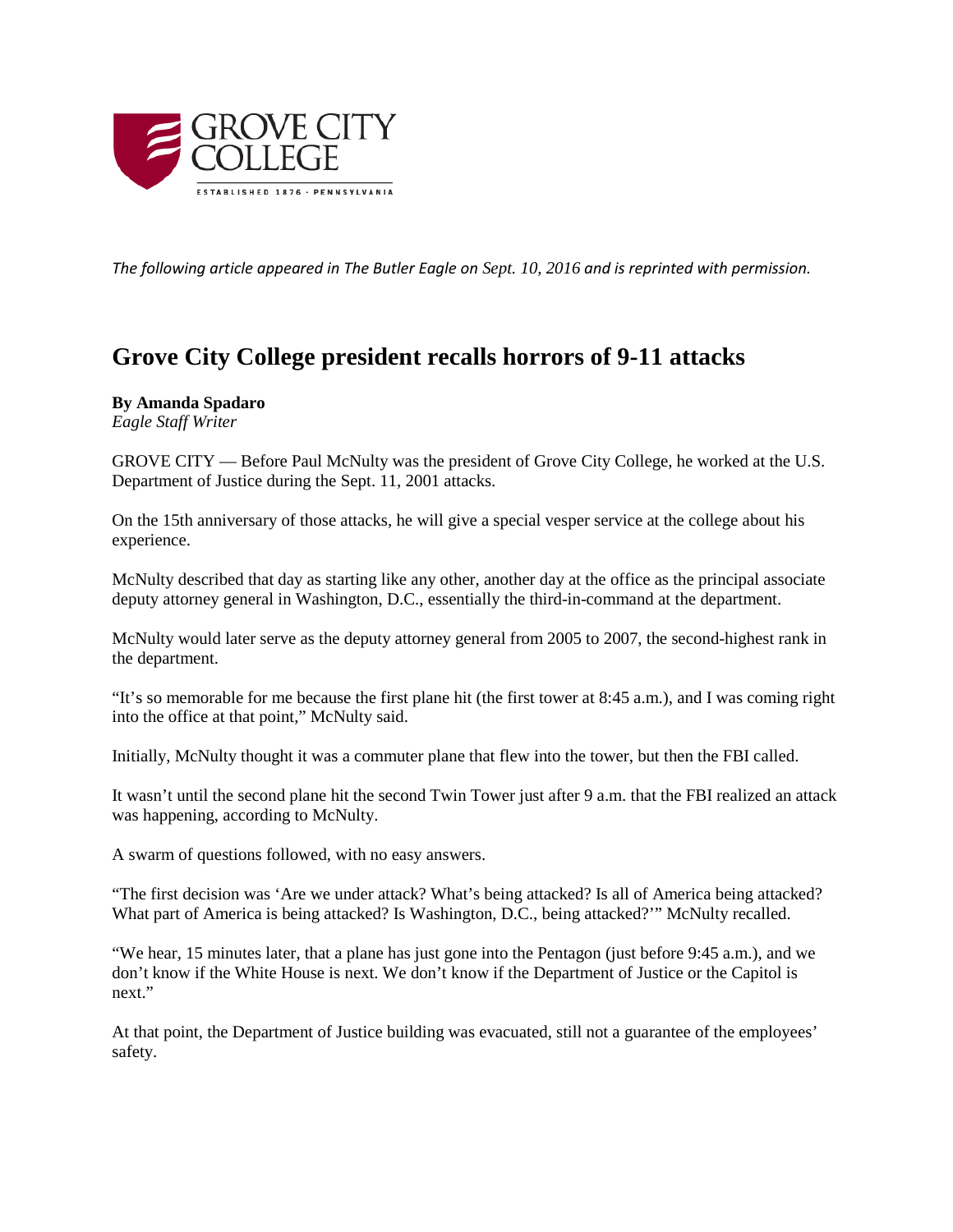"When you do something like that, you don't even know whether or not you're sending them actually to their own harm, because what happens if there is something outside the building that's going to be worse than what could happen inside the building?" McNulty said.

From there, McNulty and officials from the FBI and other government agencies went to the command center on the top floor of the building.

"We have big screen TVs just like you'd see in the movies," he said. "We're watching CNN. We're watching the live coverage of the Twin Towers burning. Around the room are telephones or computers where the FBI and the other agencies are set up, working so that we have a command and control of the situation.

"I remember watching the towers come down, and we're in stunned disbelief at the extent of what has happened here."

McNulty said his Sunday service likely will focus on how he came to terms with what he was feeling in the command center that day.

"Flight 93 had not yet gone down," he said. "But sitting there in that room, realizing we didn't know where Flight 93 was — we knew it was in the air somewhere and we knew it was headed toward (Washington, D.C.). I remember thinking that plane could be coming right into this building. I'm on the top floor of this building. This could be the last couple hours of my life."

From there, the group moved across the street on Pennsylvania Avenue to the FBI headquarters, he said.

Then, the uncertainty of the situation was immense.

"The country is under attack, and it's hard to describe what that's like in terms of the uncertainty, the stress of it all, just trying to piece bits of information together and deal with rumors ... and figure out who did what just happened."

McNulty said there were numerous false alarms of other attacks happening that day.

He also remembers his drive home across the 14th Street Bridge, past the Pentagon.

"At one o'clock in the morning, I leave the FBI's headquarters," he said. "I'm passing the Pentagon and ... there are the firetrucks, dousing the flames still from where the plane went into the Pentagon. And I just stopped and cried to think about how America was never going to be the same again."

Only three days later, McNulty was confirmed by the Senate as the U.S. attorney for the eastern district of Virginia.

"What do I do the first day on the job is go to the Pentagon and have the FBI and the Department of Defense literally take me in to the wreckage and walk me through the crime scene," he said.

"At that time, a guy is sitting in a jail in Minnesota named Zacarias Moussaoui, who had been arrested in August for trying to learn to fly planes but not land them."

McNulty led the prosecution of Moussaoui in his jurisdiction.